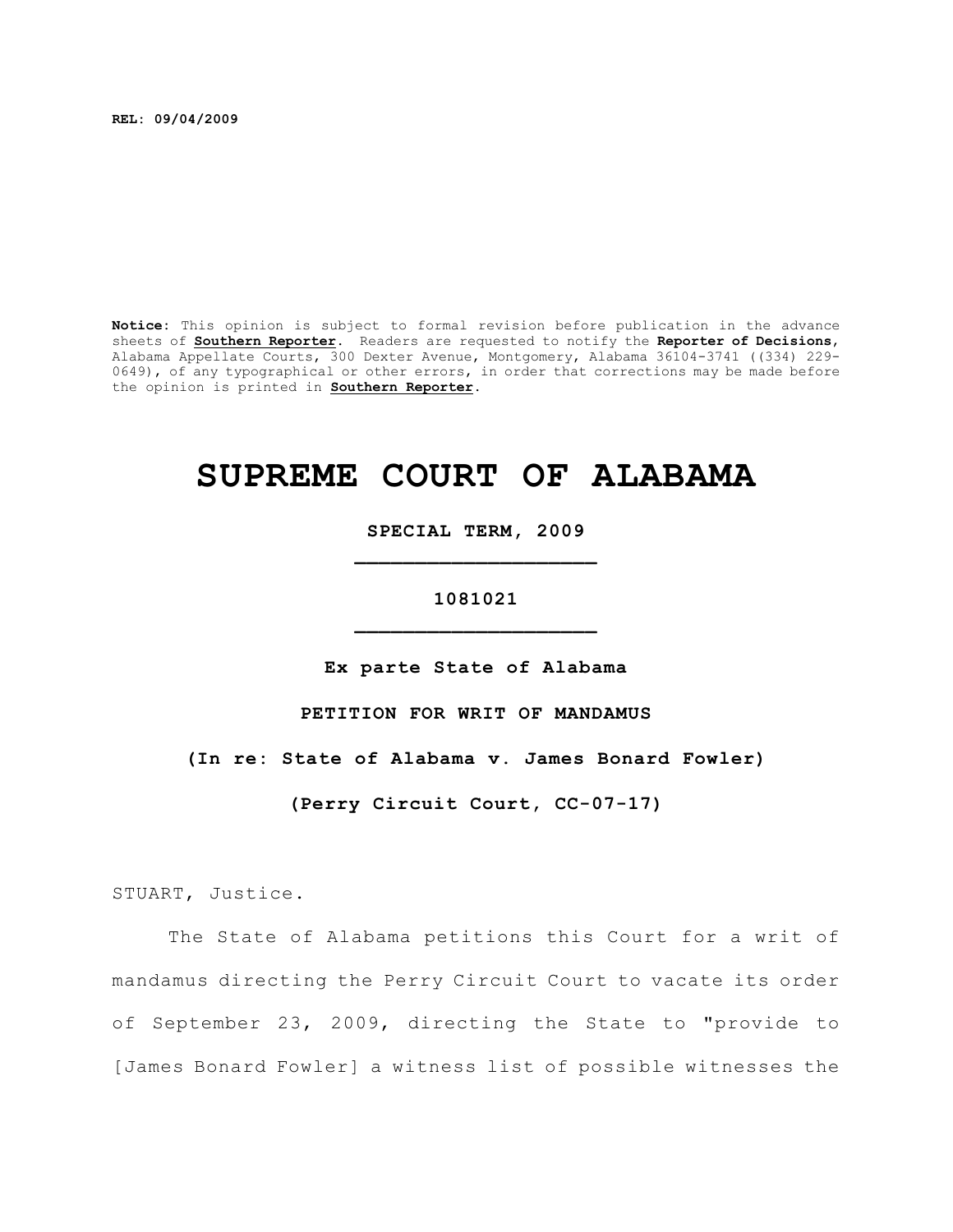State intends to call at trial, together with a summary of the testimony of the witnesses." We grant the petition and issue the writ.

# Facts

On February 18, 1965, a group of Alabama State Troopers, including the defendant in this case, James Bonard Fowler, assisted local city and county law-enforcement officers in dispersing an assembly of persons protesting the jailing of a civil-rights worker in Marion. During the confrontation, Fowler shot Jimmie Lee Jackson; Jackson died a few days later.

In the fall of 1965 a Perry County grand jury and a federal grand jury, after hearing testimony concerning Jackson's shooting, returned "no bills" in the case, thus declining to indict Fowler. In January 2005 or soon thereafter the Jackson "cold case" was reopened, and in May 2007 a Perry County grand jury indicted Fowler for Jackson's murder.

In preparation for trial, Fowler has filed numerous discovery requests and motions. In his motion to dismiss on the grounds of preindictment delay, Fowler raised due-process concerns over the delay between the alleged offense and the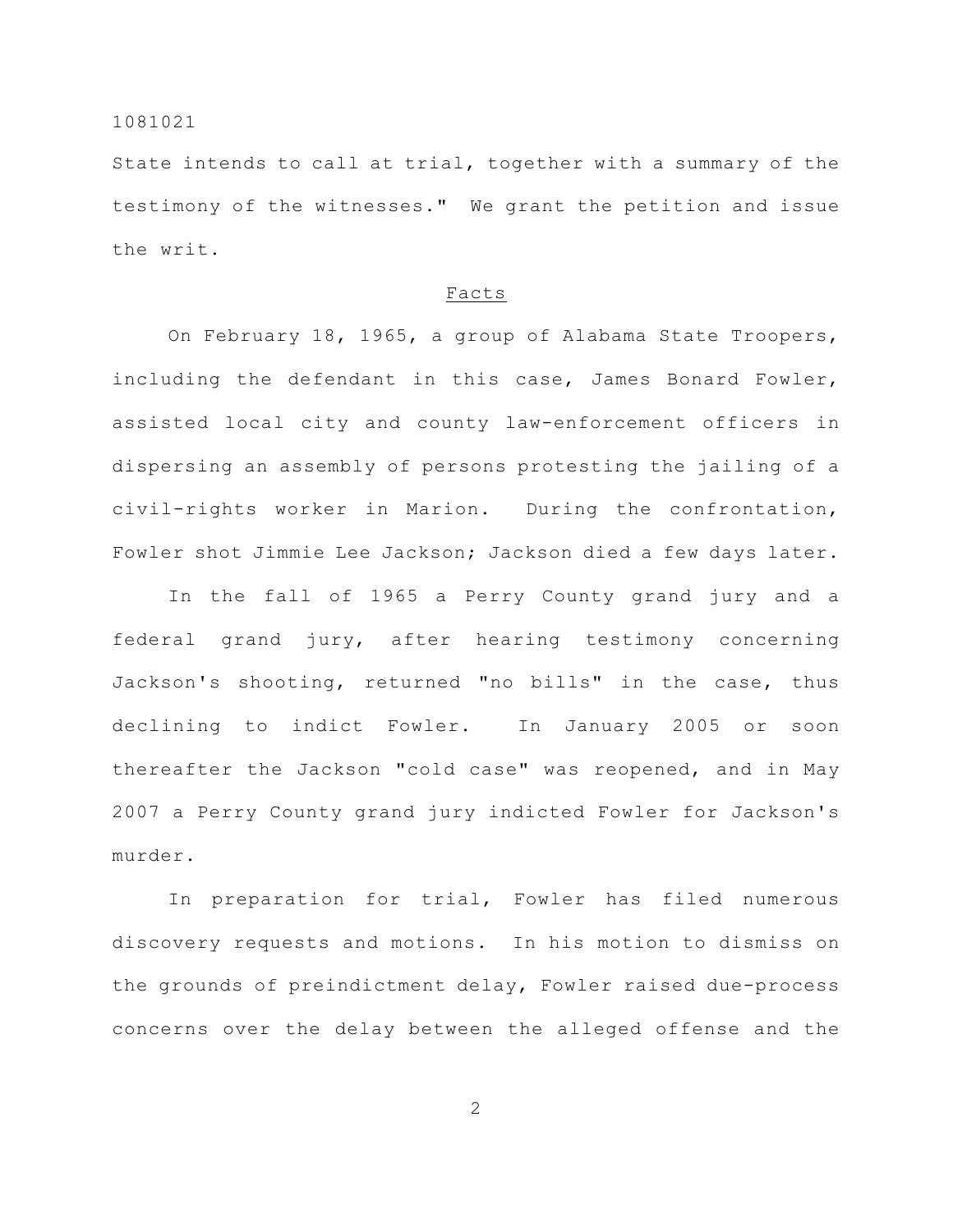date of the indictment (some 42 years). On June 6, 2008, to assist in determining the validity of these concerns and yet not violate the sanctity of the grand-jury proceeding, the trial court ordered the State to produce for in camera inspection, the following:

"1. For all persons presently known to the district attorney's office to have personal knowledge of any facts relevant to this prosecution, but who were unknown to the State prior to January 15, 2005, their names and addresses and a copy of all written and recorded materials reciting or memorializing any of these facts communicated to the State since January 15, 2005."

To comply with the order, the State provided the trial court with a document entitled "District Attorney Michael W. Jackson's brief notes on Grand Jury testimony on Jimmie Lee Jackson's death investigation and other newly discovered evidence." The list contained the names of six individuals and included a brief description of their testimony. The State also submitted a newspaper article for the trial court's consideration. 1

On September 19, 2008, the trial court conducted a hearing at which the State's compliance with its June 6, 2008,

 $1$ The date and contents of this article are not disclosed in the materials before this Court.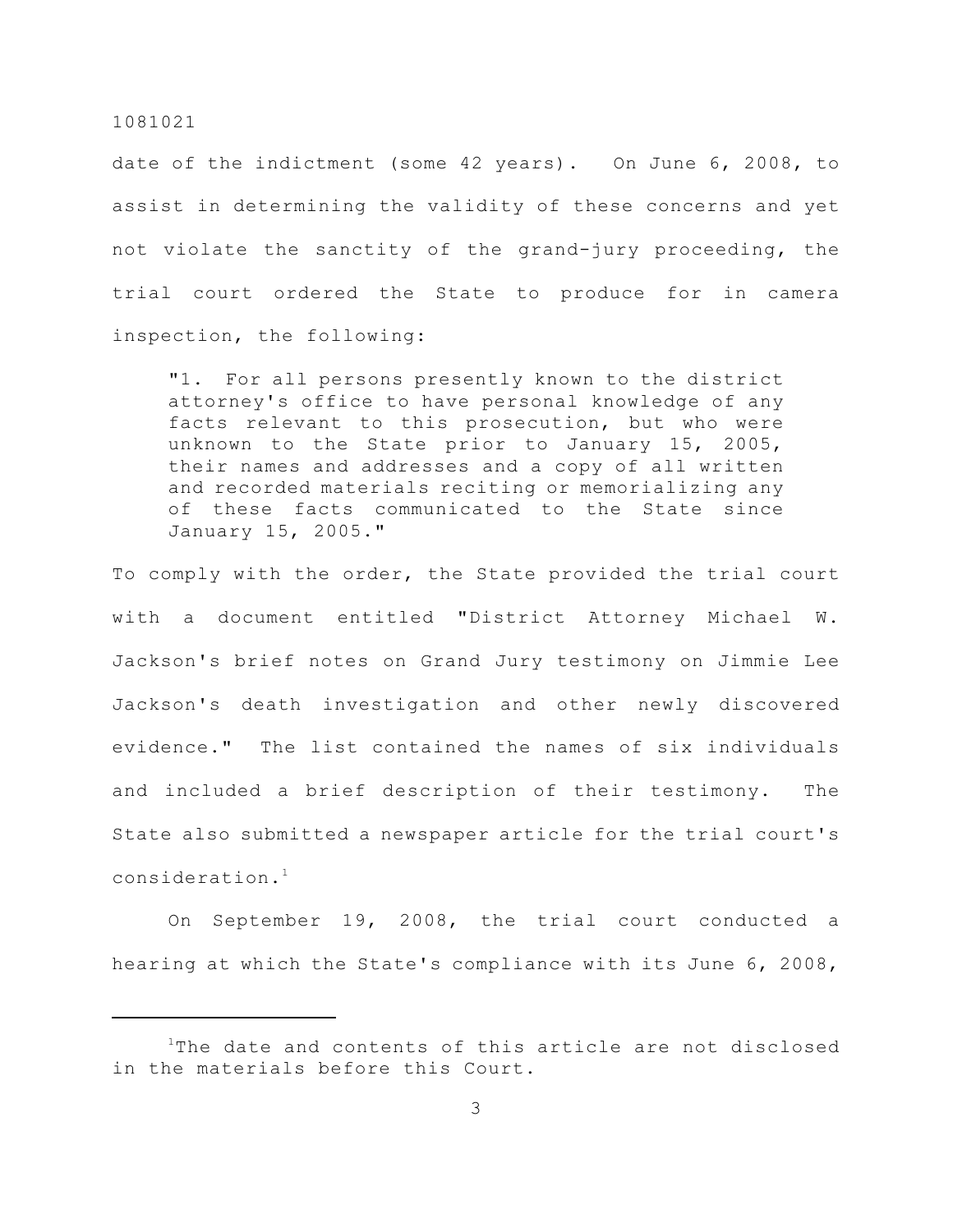order was discussed. On September 29, 2008, the trial court issued the following order:

"The State of Alabama is ordered to provide to [Fowler] any and all statements in its possession of any and all witnesses the State intends to call at the trial of this case, and is further ordered to provide the defendant, a witness list of possible witnesses the State intends to call at the trial of this case, together with a summary of the testimony of the witnesses.

"The State was ordered on June 6, 2008, to provide to the Court for in camera inspection, information in the possession of the State .... The State failed to adequately comply with the Court's order ....

"Given the extraordinary nature of this case, that two separate Grand Juries returned 'No Bills,' and the delay in prosecution since the shooting on February 18, 1965, the State shall be required to provide [Fowler] any and all newly discovered evidence in its possession which has been obtained since January 15, 2005."

At the hearing the trial court explained the reason for the

above order, stating:

"I want the record to be very clear that [the above order] was precipitated by the lack of response from the district attorney's office in response to my order. And I had given the district attorney's office a full 30 days in my order to respond to my request for an in camera inspection. And on the 30th day I was given a one-page summary of six witnesses and a magazine article or a newspaper article."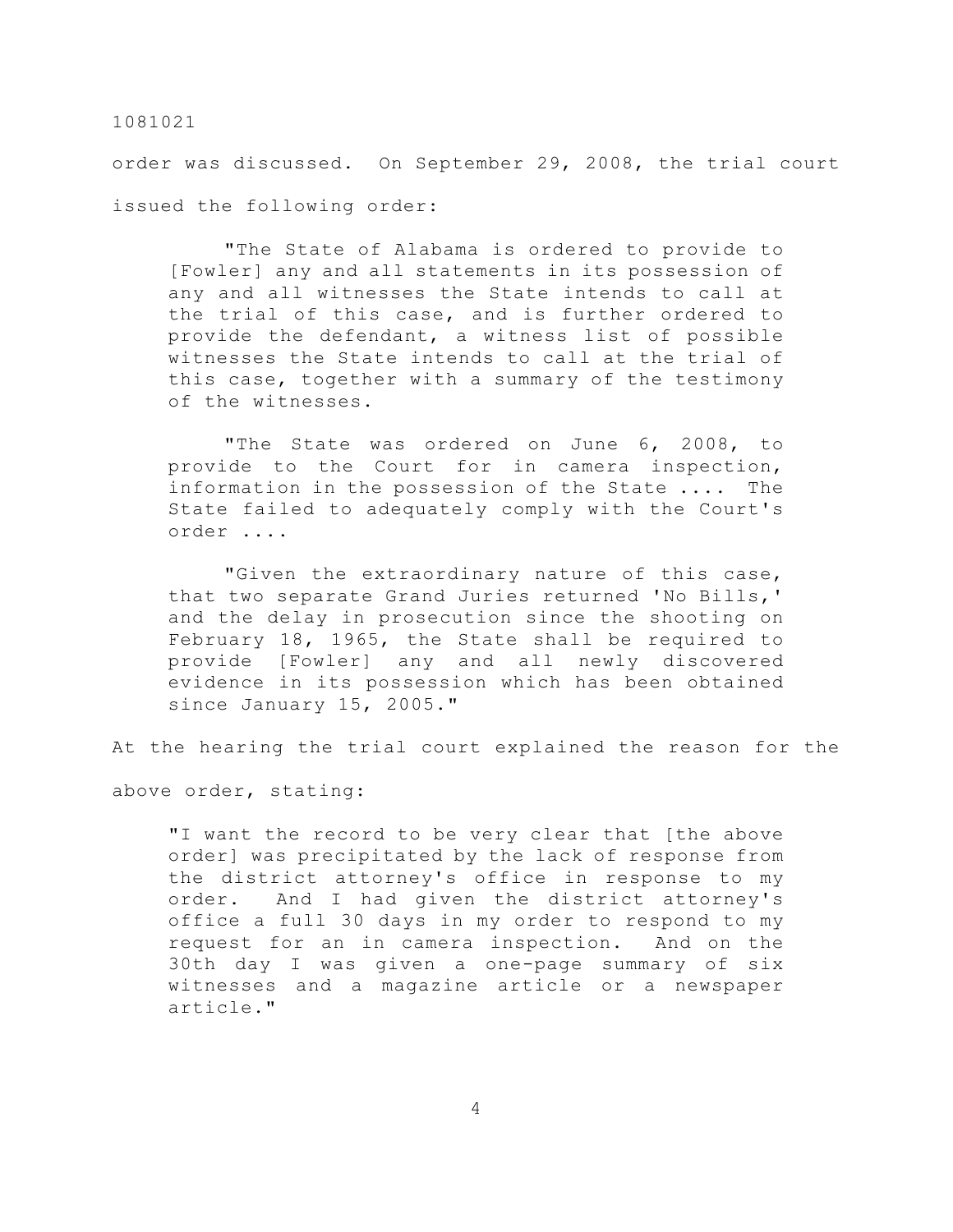The State moved the trial court to vacate its order. The trial court denied the motion.

The State then petitioned the Alabama Court of Criminal Appeals for a writ of mandamus ordering the trial court to vacate its order directing the State to disclose to Fowler its witness list and a summary of the testimony of the witnesses. The Alabama Court of Criminal Appeals denied the petition in an order, citing Rule 16.5, Ala. R. Crim. P., and Ex parte King, [Ms. 1071540, January 9, 2009] So. 3d (Ala. 2009). State v. Fowler (No. CR-07-2281, April 30, 2009), So. 3d (Ala. Crim. App. 2009)(table).

The State now petitions this Court for a writ of mandamus directing the Perry Circuit Court to vacate its discovery order insofar as it requires the State to "provide [Fowler] a witness list of possible witnesses the State intends to call at the trial of this case, together with a summary of the testimony of the witnesses."<sup>2</sup>

# Standard of Review

 $2$ The State does not object to the portion of the trial court's order directing that the State produce "any and all newly discovered evidence in its possession which has been obtained since January 15, 2005."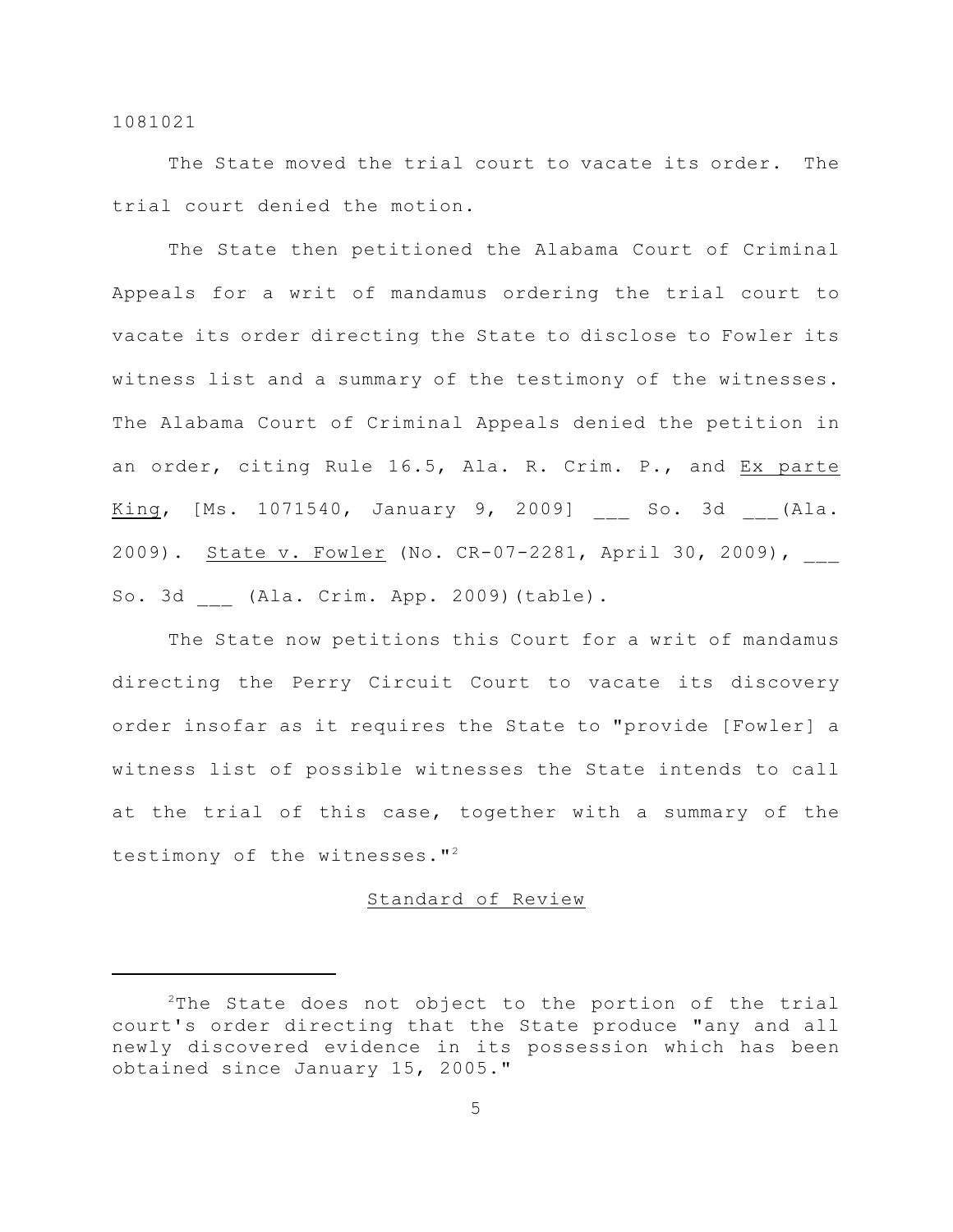"'"The writ of mandamus is a drastic and extraordinary writ, to be 'issued only when there is: 1) a clear legal right in the petitioner to the order sought; 2) an imperative duty upon the respondent to perform, accompanied by a refusal to do so; 3) the lack of another adequate remedy; and 4) properly invoked jurisdiction of the court.' Ex parte United Serv. Stations, Inc., 628 So. 2d 501, 503 (Ala. 1993); see also Ex parte Ziglar, 669 So. 2d 133, 134 (Ala. 1995)." Ex parte Carter, [807 So. 2d 534] at 536 [(Ala. 2001)].'

"Ex parte McWilliams, 812 So. 2d 318, 321 (Ala. 2001). 'A petition for a writ of mandamus is the appropriate vehicle for challenging a trial court's ruling on a discovery motion.' Ex parte Steiner, 730 So. 2d 599, 600 (Ala. 1998)."

Ex parte Perkins 941 So. 2d 242, 245 (Ala. 2006). A writ of mandamus will not issue to compel a trial court to change its discovery order unless the appellate court concludes, based on all the facts that were before the trial court, that in the discovery order the trial court clearly exceeded the scope of its discretion. Ex parte Fuller, 600 So. 2d 214 (Ala. 1992).

# Discussion

The State contends that it has a clear legal right to the relief it seeks because, it says, the trial court exceeded the scope of its discretion by ordering the State to produce for Fowler its witness list for trial and a summary of the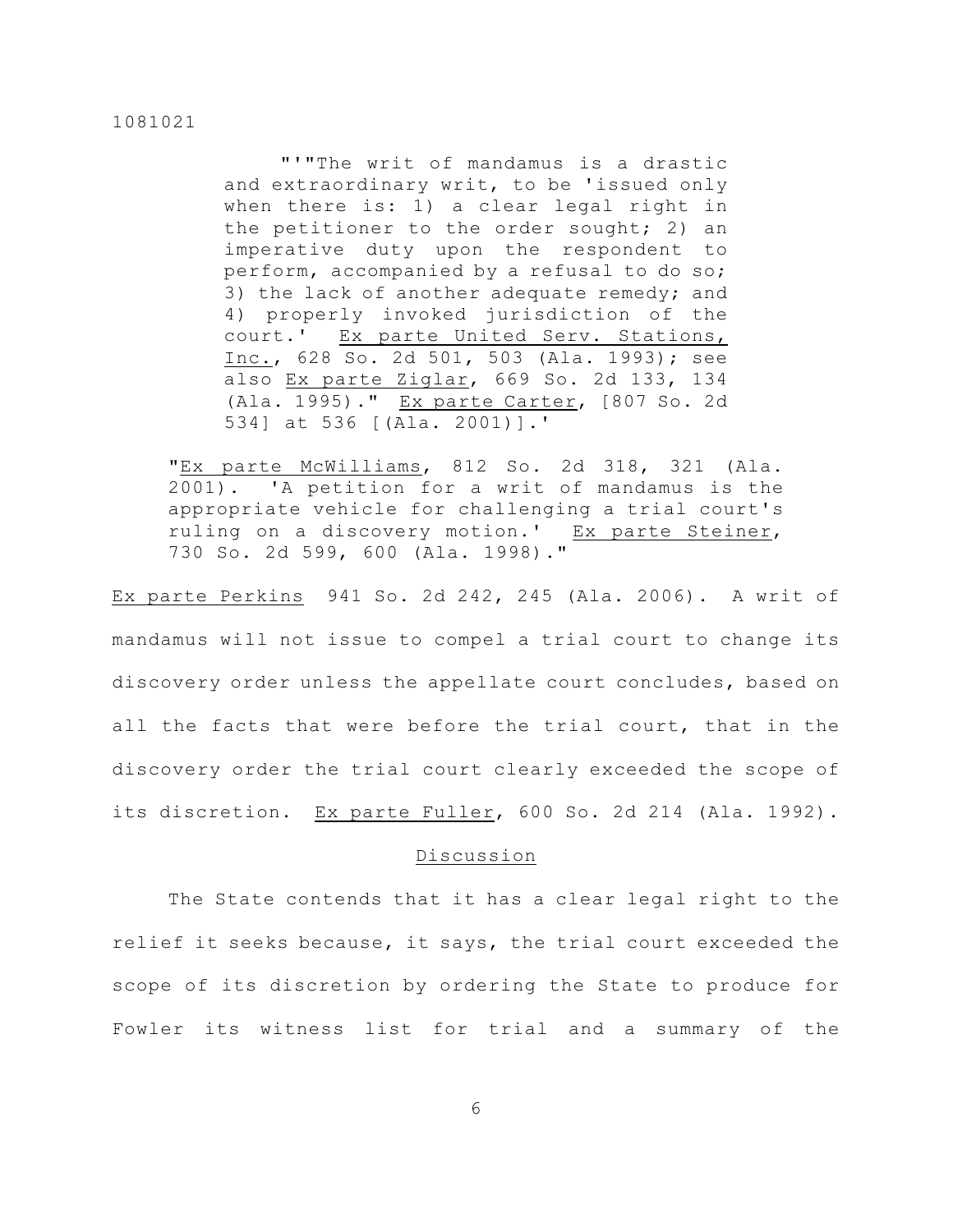testimony of the witnesses. According to the State, witness lists and summaries of witness testimony are excluded from discovery by the defendant. See Rule 16, Ala. R. Crim. P.

Before we address the merits of the State's argument, we must first determine whether the State is entitled to mandamus review of the trial court's discovery order in this case, which, as discussed below, was issued to sanction the State for not complying with a prior discovery order. In Ex parte King, supra, this Court addressed whether the State was entitled to seek mandamus review of a trial court's pretrial denial of the State's motion in limine. In Ex parte King, the State moved in limine to bar King from admitting at trial evidence that it considered irrelevant and confusing. The trial court denied the State's motion. The State then petitioned the Court of Criminal Appeals for a writ of mandamus directing the trial court to vacate its order denying the State's motion in limine and to enter an order granting it. The Court of Criminal Appeals issued the writ. State v. King, [Ms. CR-07-0693, July 25, 2008] So. 3d (Ala. Crim. App. 2008). King then petitioned this Court for a writ of mandamus directing the Court of Criminal Appeals to vacate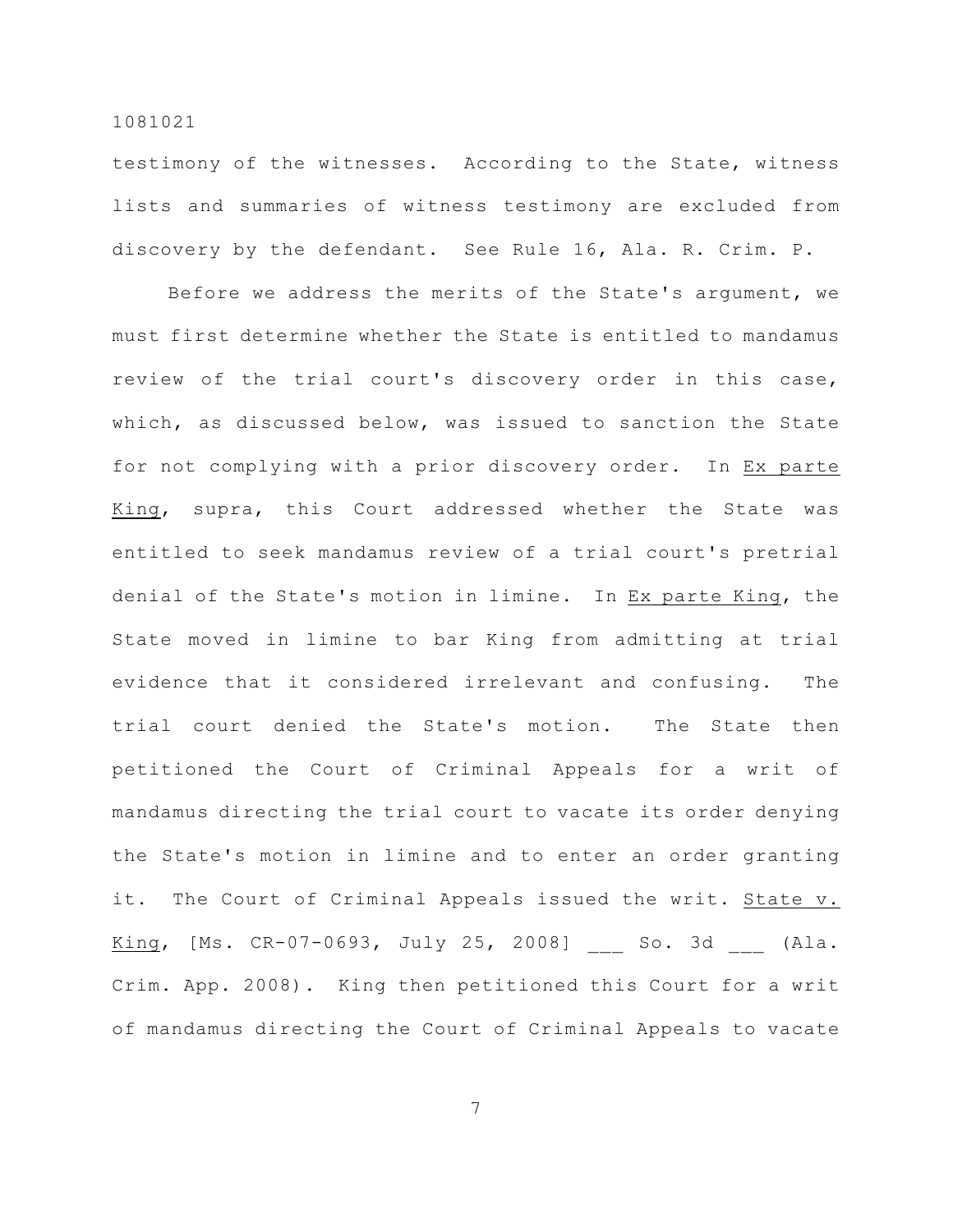its order. We held that even though the trial court's order denying the State's motion in limine was not an appealable order the State was not entitled to mandamus relief, stating:

"'The Court of Criminal Appeals has authority to issue such remedial and original writs as are necessary to give it a general superintendence and control of the circuit courts in criminal matters, over which it has exclusive appellate jurisdiction.' Ex parte Nice, 407 So. 2d 874, 876 (Ala. 1981). However, '[m]andamus cannot be used as a substitute for appeal, when no appeal is authorized by law or court rule ....' Nice, 407 So. 2d at 879 (emphasis omitted). Instead, mandamus 'is appropriate in exceptional circumstances which amount to judicial usurpation of power.' Nice, 407 So. 2d at 878 (emphasis omitted). Moreover, 'mandamus can be used to prevent a gross disruption in the administration of criminal justice.' Nice, 407 So. 2d at 879 (emphasis omitted). Thus, when the trial court has acted without lawful authority, the State has been afforded mandamus relief. See, e.g., State v. Blane, 985 So. 2d 384 (Ala. 2007)(directing circuit court to vacate order expunging criminal record); D.B.Y. v. State, 910 So. 2d 820 (Ala. Crim. App. 2005)(directing trial court to reinstate juvenile's probation and direct that juvenile undergo sexual-offender risk assessment before being released from probation).

"King argues that the Court of Criminal Appeals, by granting the State's petition for a writ of mandamus, 'has granted to the State ... the ability to file what amounts to an interlocutory appeal under the guise of mandamus relief.' King's petition, at 4. On the other hand, the State argues that it was entitled to the writ of mandamus, because, according to the State, the trial court's denial of its motion in limine 'presents a gross disruption in the administration of criminal justice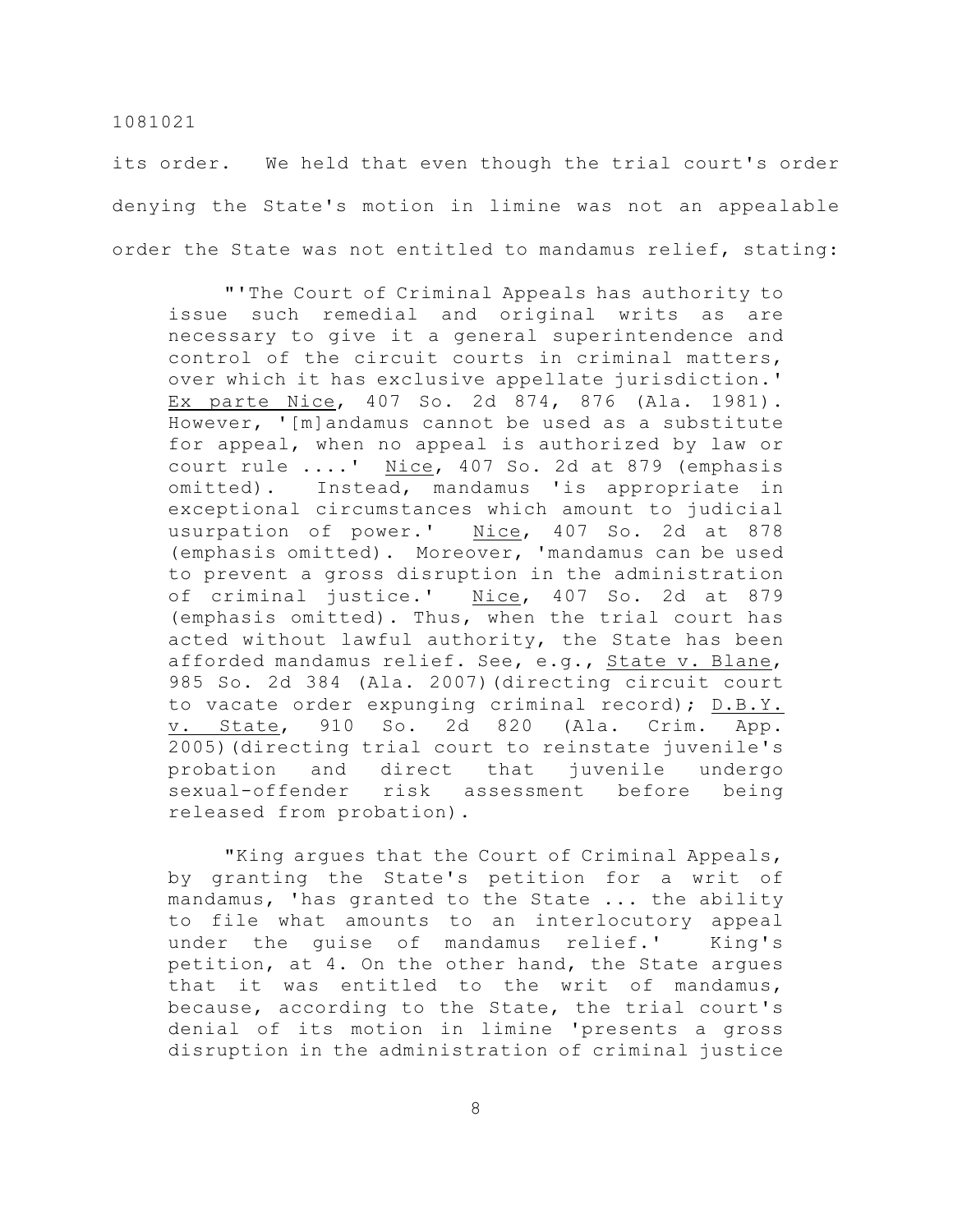that justified the appellate court's exercise of its supervisory authority.' State's brief, at 15. We agree with King.

"It is beyond cavil that the trial court acts within its lawful authority in deciding issues concerning the admissibility of evidence. Indeed, '[w]e review issues concerning the admission of evidence [only] to determine whether the trial court exceeded its discretion.' Ex parte Key, 890 So. 2d 1056, 1059 (Ala. 2003). Obviously, 'simply because an order may have been erroneous does not mean that an inferior court lacked the power to enter it.' Nice, 407 So. 2d at 878. Consequently, 'circumstances involving alleged errors of judgment, or errors in the exercise of judicial discretion, [do] not constitute grounds for invoking supervisory mandamus.' Nice, 407 So. 2d at 882.

"According to the State, if the trial court allows the jury to consider the evidence at issue, there will be 'a gross disruption in the administration of criminal justice.' State's brief, at 15. Although the trial court denied the State's motion in limine, '"'the material against which the objection has been made has not yet been heard by the jury and may never be heard by them.'"' Parks v. State, 587 So. 2d 1012, 1015 (Ala. 1991)(quoting White v. State, 527 So. 2d 1349, 1350 (Ala. Crim. App. 1988), quoting in turn Brooks v. State, 443 So. 2d 1301, 1303 (Ala. Crim. App. 1983)). If the trial court allows the jury to consider the evidence the State seeks to keep out, it will be acting within its lawful authority, and the State will have no right of appellate review. Such an outcome would reflect the ordinary and proper administration of criminal justice, not a disruption thereof."

Ex parte King, So. 3d at .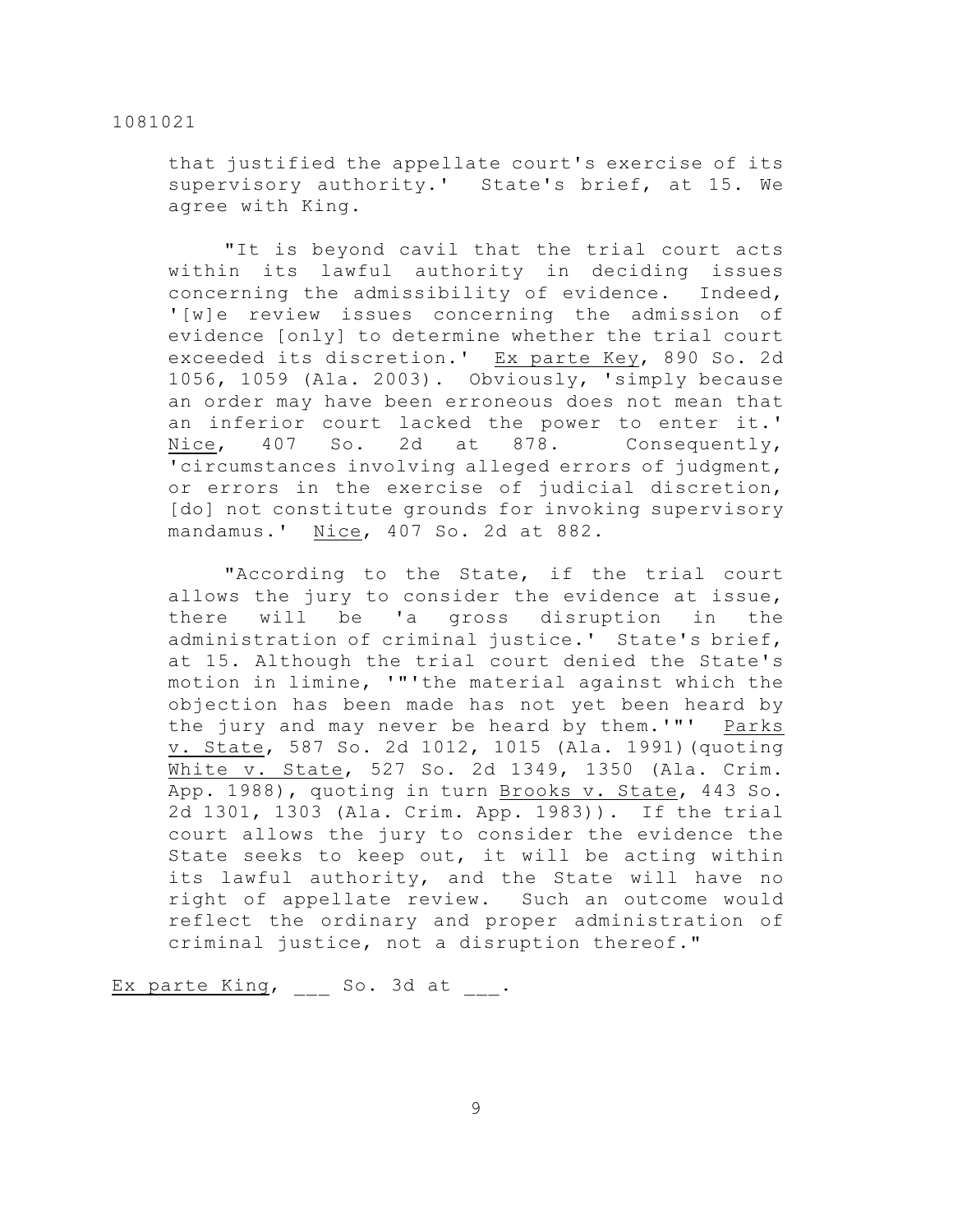Like the State in Ex parte King, the State in this case is not entitled to appeal the trial court's order. Additionally, just as the trial court in Ex parte King acted within its lawful authority in deciding admissibility-ofevidence issues, the trial court in this case acted within its lawful authority in resolving discovery issues. Ex parte Harwell, 639 So. 2d 1335, 1336 (Ala. 1993)("Discovery matters are within the sound discretion of the trial court, and this Court will not reverse a trial court's rulings on discovery issues unless there has been a clear abuse of discretion.). However, unlike Ex parte King, in which the trial court's determination with regard to the admissibility of evidence did not present "a gross disruption of the administration of criminal justice" or judicial usurpation of the executive branch's power, here the trial court's order requiring the State to produce its witness list for trial and a summary of each witness's testimony will result in a gross disruption in the administration of justice. Indeed, this Court has recognized the crucial role discovery plays in the administration of justice and has held that a trial court's decisions resolving discovery matters may be challenged by the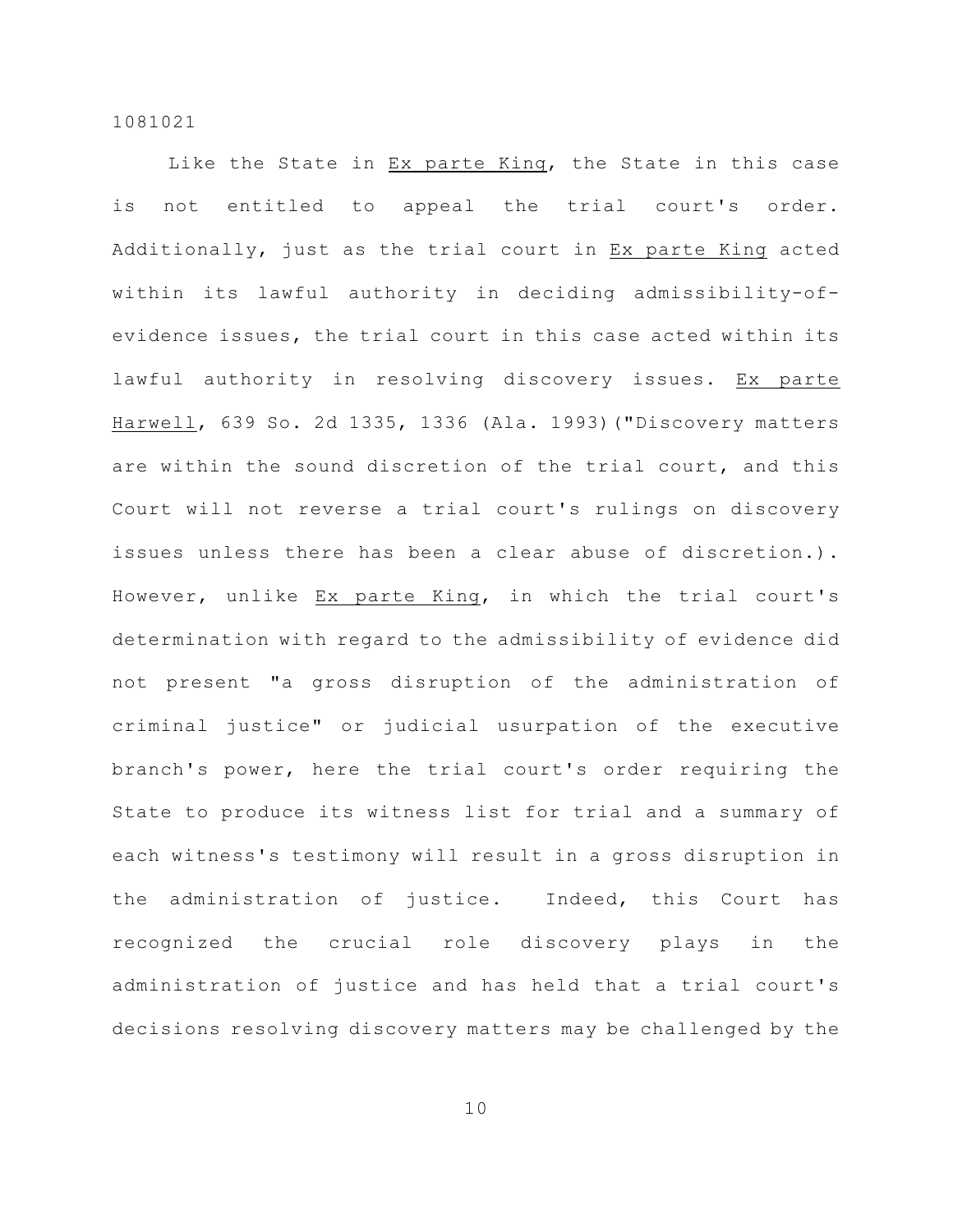State in a petition for a writ of mandamus. See State v. Isbell, 985 So. 2d 446 (Ala. 2007)(holding the trial court exceeded its discretion in ordering the State to produce certain documents and issued a writ of mandamus directing the trial court to vacate its pretrial order requiring the State to produce various documents).

Additionally, this case provides an example of the acknowledgment in the law of the role of discovery in the administration of justice. The Alabama Rules of Criminal Procedure recognize the importance of the witness list to the prosecution of a case and specifically provide that that information is not discoverable by a defendant. Rule 16.1, Ala. R. Crim. P., provides, in pertinent part:

"(c) Documents and Tangible Objects. Upon written request of the defendant, the prosecutor shall, within fourteen (14) days after the request has been filed in court as required by Rule  $16.4(c)$ , or within such shorter or longer period as may be ordered by the court, on motion, for good cause shown, permit the defendant to analyze, inspect, and copy or photograph books, papers, documents, photographs, tangible objects, controlled substances, buildings or places, or portions of any of these things, which are within the possession, custody, or control of the state/municipality and:

"(1) Which are material to the preparation of defendant's defense; provided, however, that the defendant shall not be permitted to discover or to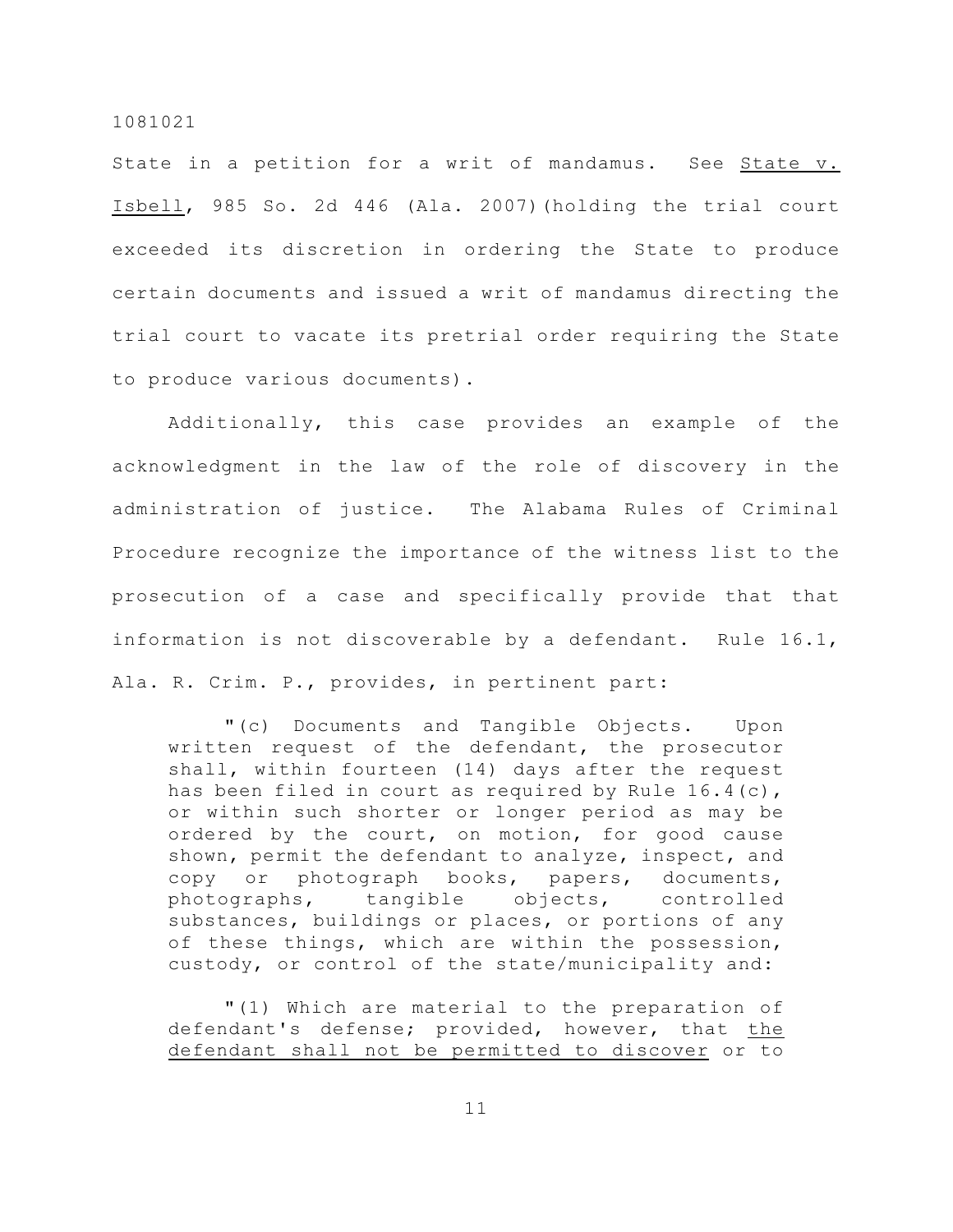inspect reports, memoranda, witness lists, or other internal state/municipality documents made by the prosecutor or the prosecutor's agents, or by law enforcement agents in connection with the investigation or prosecution of the case, or statements made by state/municipality witnesses;

"....

"(e) Information Not Discoverable. ... [T]he discovery or inspection of reports, memoranda, witness lists, or other internal state/municipality documents made by the prosecutor or the prosecutor's agents, or by law enforcement agents, in connection with the investigation or prosecution of the case, or of statements made by state/municipality witnesses or prospective state/municipality witnesses, is not authorized."

(Emphasis added.)

We recognize that the trial court did not order the discovery of the State's witness list for trial and a summary of the testimony of the witnesses in response to a request made by Fowler. The materials before us clearly establish that the trial court's order that the State produce its witness list for trial and a summary of the testimony of the witnesses was issued as a sanction for the State's failure to comply with a prior discovery order.

Rule 16.5, Ala. R. Crim. P., states:

"If at any time during the course of the proceedings it is brought to the attention of the court that a party has failed to comply with this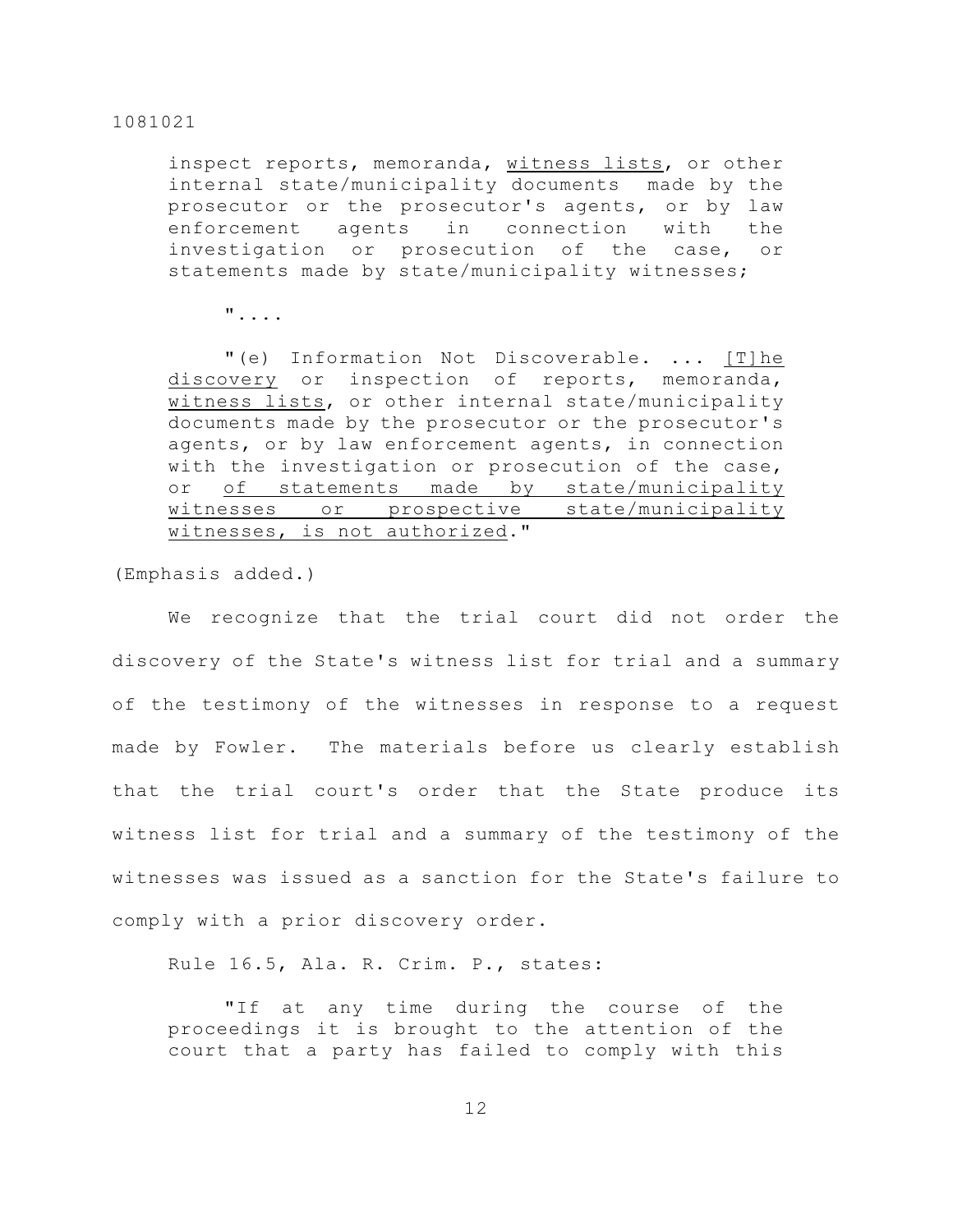rule or with an order issued pursuant to this rule, the court may order such party to permit the discovery or inspection; may grant a continuance if requested by the aggrieved party; may prohibit the party from introducing evidence not disclosed; or may enter such other order as the court deems just under the circumstances. The court may specify the time, place, and manner of making the discovery and inspection and may prescribe such terms and conditions as are just."

However, the fact that the order was issued pursuant to Rule 16.5, Ala. R. Crim. P., does not negate the fact that it ordered the production of discovery and that it impacted the administration of criminal justice. Therefore, the State is entitled to mandamus review of this discovery issue.

We now address the merits: Whether the trial court exceeded the scope of its discretion in ordering the State to produce its witness list and a summary of each witness's testimony. The trial court has filed an answer to the State's petition. In its answer, the trial court admits that the production of the State's witness list for trial and a summary of the testimony of the witnesses was ordered as a sanction, under Rule 16.5, Ala. R. Crim. P., for the State's failure to comply with the trial court's June 6, 2008, order. The trial court explains: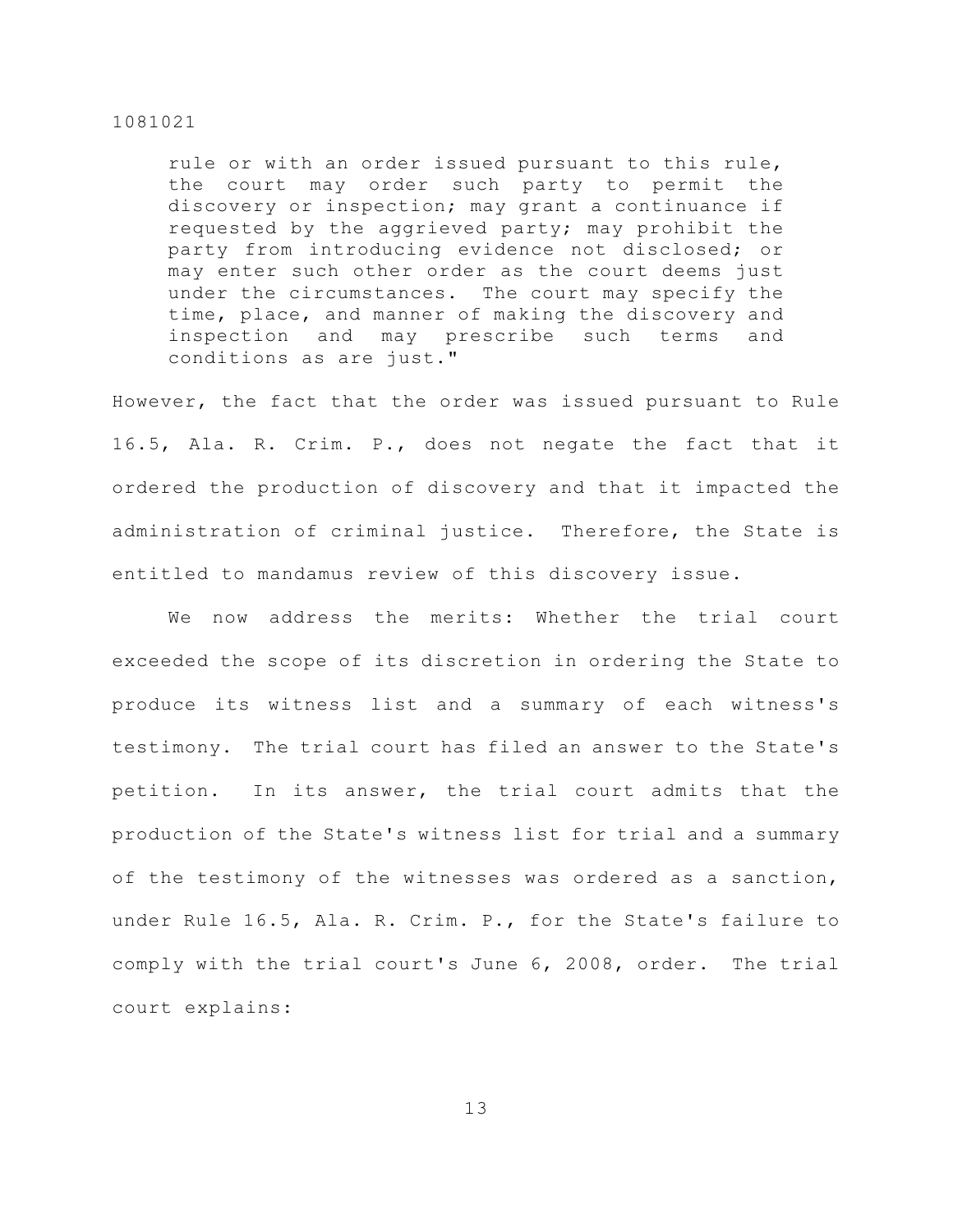"When employing the sanction chosen by the [trial court] in this case, the [trial court] was well aware that it 'should not impose a sanction which is harsher than necessary to accomplish the goals of the discovery rules.' McCrory [v. State], 505 So. 2d [1272,] 1279 [(Ala. Crim. App. 1996)]. The [trial court] did not dismiss the case nor forbid the State from using any evidence or witnesses it has at trial. The [trial court], as a sanction for not complying with the [trial court's] June 6, 2008, order, merely required the State to produce to Fowler statements in its possession, a list of the State's witnesses and a summary of their expected testimony and any newly discovered evidence in the State's possession. The [trial court] believed that this remedy was the least harsh sanction possible and that pursuant to the discretion granted in Rule 16.5, Ala. R. Crim. P., the September 29, 2008, order was 'just under the circumstances.' Because of the unique nature of this case, the [trial court's] action was not 'unreasonable, arbitrary or unconscionable.'"

The trial court further states:

"Had this case been tried in 1965 when the alleged crime occurred, it would have been a capital case. However, because of the United States Supreme Court's decision in Furman v. Georgia, 408 U.S. 238, 92 S.Ct. 2726, 33 L.Ed.2d 346 (1972), Fowler can no longer receive the death penalty. However, this circumstance does not diminish the uniqueness of this case or the seriousness of the offense with which Fowler is charged and the fact that he was charged some 42 years after the offense occurred and after most of the critical witnesses had died and much of the critical evidence had been destroyed. Rule 16.1(f), Ala. R. Crim. P., provides that '[n]othing in this Rule 16.1 shall be construed to limit the discovery of exculpatory material or other material to which a defendant is entitled under constitutional provisions or other provisions of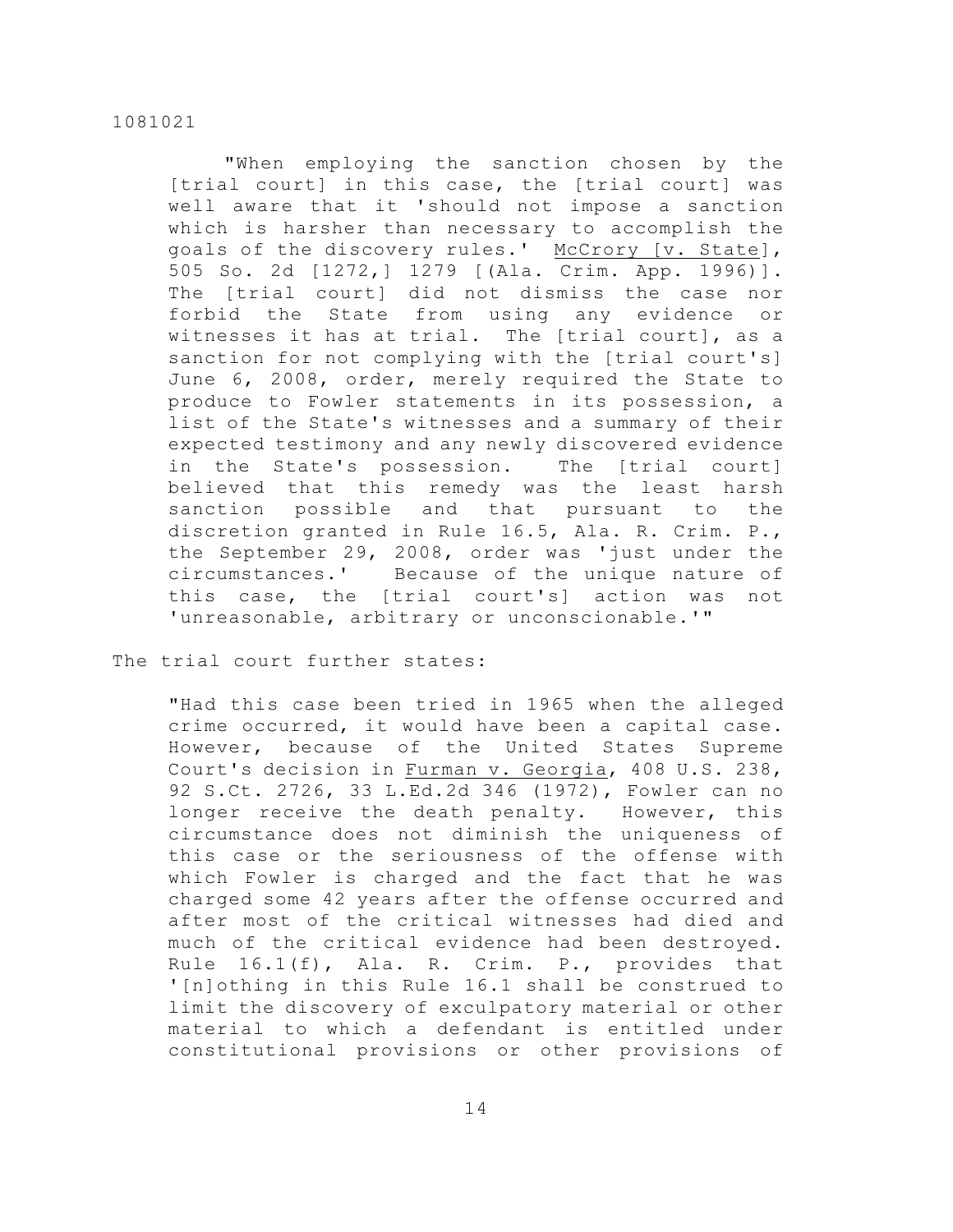law.' The commentary to the rule recognized the trend throughout the country toward more extensive discovery in criminal cases 'to assure that justice be done.'

"Because of the uniqueness of this particular case and the due process concerns of [the trial court, the trial court] certainly did not abuse [its] discretion by entering the September 29, 2008, order directing the State to produce certain documents to Fowler as a sanction for its failure to comply with the Court's June 6, 2008, order. Further, even if the [trial court] had not entered the September 29, 2008, order as a sanction, the [trial court] would not have abused its discretion by entering the September 29, 2008, discovery order based on the [trial court's] inherent power to compel discovery based on the concerns of the [trial court] that a fair trial be conducted in the case below."

Initially, we note that "[t]here is no general constitutional right to discovery in a criminal case ...; ... 'the Due Process Clause has little to say regarding the amount of discovery which the parties must be afforded....'" Weatherford v. Bursey, 429 U.S. 545, 559 (1977) (quoting Wardius v. Oregon, 412 U.S. 470, 474 (1973)). This Court views with disfavor any failure by a party to comply with Rule 16, Ala. R. Crim. P., and we recognize that a trial court has broad discretion in imposing sanctions on a party who fails to comply with the trial court's discovery order. The sanction, however, should not be harsher than necessary to satisfy the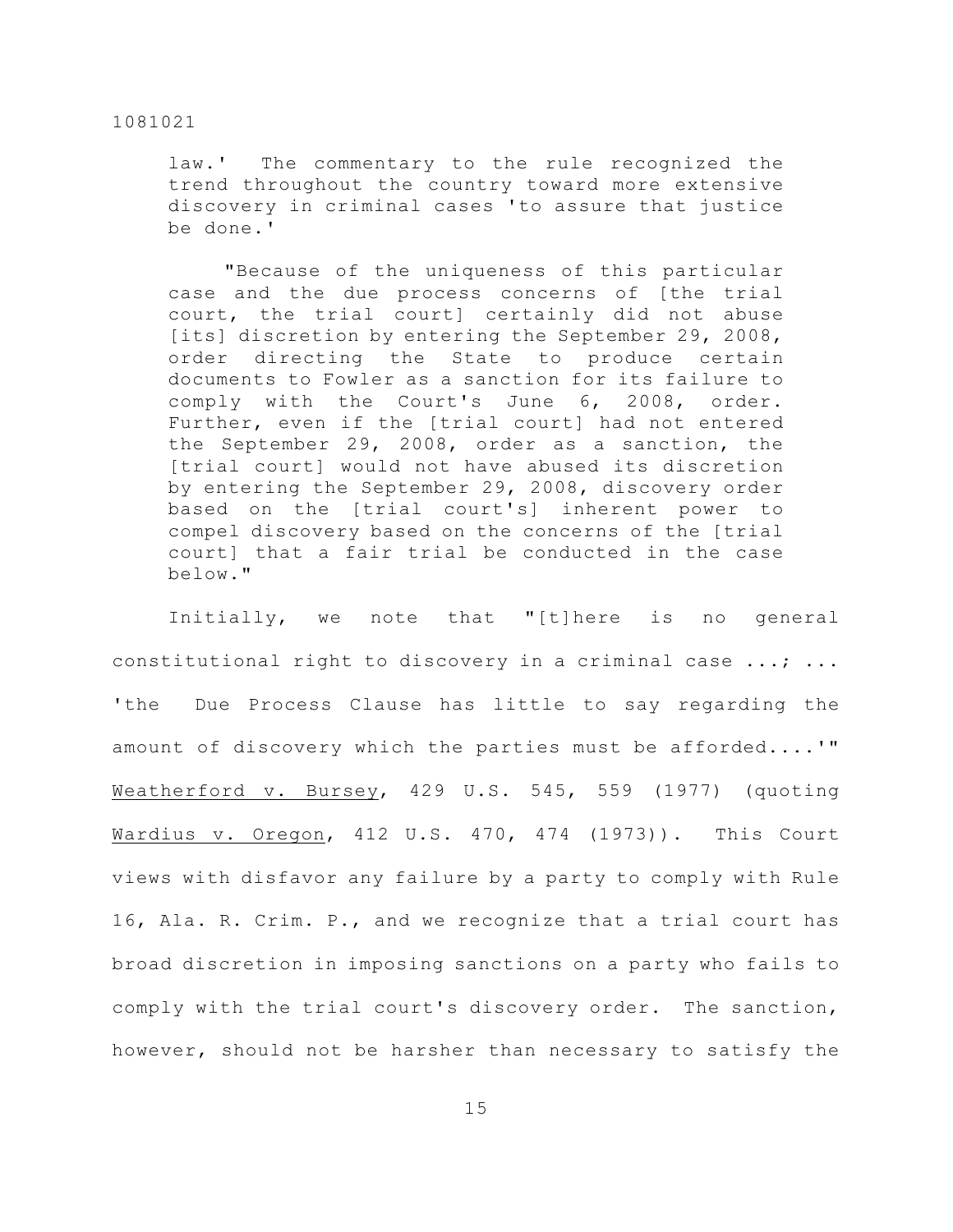discovery rules. McCrory v. State, 505 So. 2d 1272 (Ala. Crim. App. 1986).

Like the trial court, we recognize the unusual circumstances surrounding this case, and, after reviewing the materials submitted by the trial court with its answer, we agree that the trial court's due-process concerns are genuine. We conclude, however, that the trial court exceeded the scope of its discretion in imposing the sanction of ordering the State to produce to Fowler a list of possible witnesses the State intends to call at trial and a summary of each witness's testimony. Rule 16.5, Ala. R. Crim. P., clearly authorizes a trial court to issue relief for noncompliance with a discovery order; Rule 16.5, however, does not authorize a trial court to provide relief that is specifically prohibited by the discovery rules. Our rules and caselaw clearly establish that the names of prosecution witnesses for trial are not discoverable. See Rule 16, Ala. R. Crim. P.; Ex parte Bell, 475 So. 2d 609 (Ala. 1985); Jackson v. State, 650 So. 2d 593 (Ala. Crim. App. 1994). A defendant is not constitutionally entitled to the State's witness list before trial.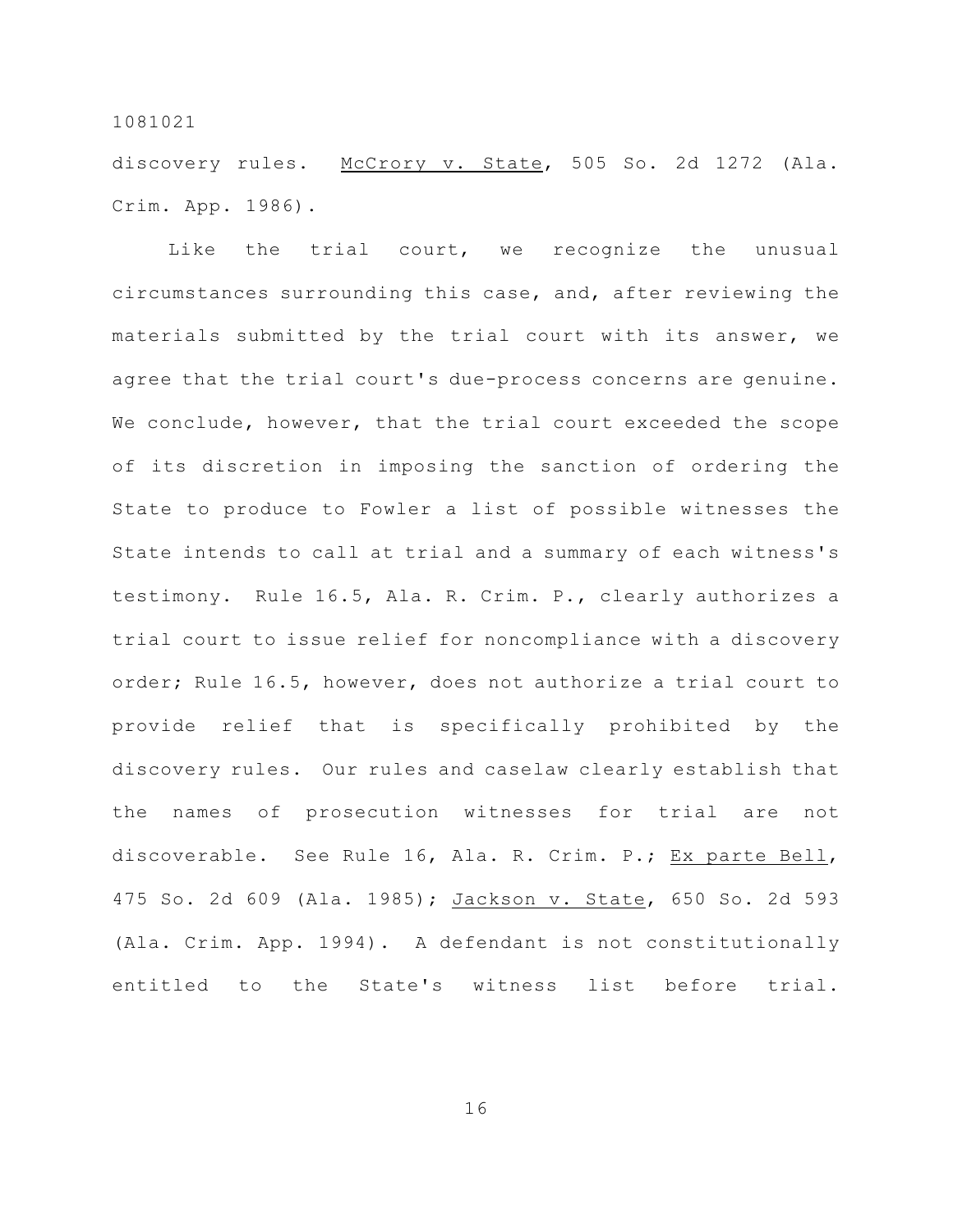Weatherford, supra; Gowens v. State, 639 So. 2d 524, 527 (Ala. Crim. App. 1993).

Here, the trial court concluded that the State violated its order when it failed to produce for in camera inspection any evidence newly discovered since January 15, 2005, with regard to statements made by witnesses communicated to the State.<sup>3</sup> We agree with the trial court that the discovery provided by the State for in camera inspection was inadequate to address the trial court's due-process concerns and to provide a basis for determining the merits of Fowler's motion to dismiss. Rule 16.5 permits the trial court to enter a "just" sanction, not one that is prohibited by rule. Because the trial court ordered the production of information specifically prohibited from production by the Alabama Rules

 $3$ We disagree with the State that the order required the State to produce the names and testimony of witnesses before the grand jury. The State on its own accord decided to provide for in camera inspection the district attorney's notes from the grand-jury proceeding. Although the trial court did order for in camera inspection the production of the evidence upon which the indictment was based, the trial court's order did not violate of the sanctity of the grand-jury proceeding. See State v. Matthews, 724 So. 2d 1140, 1141-42 (Ala. Crim. App. 1998)(holding that defendant was not entitled to discovery of names and addresses of grand-jury members).